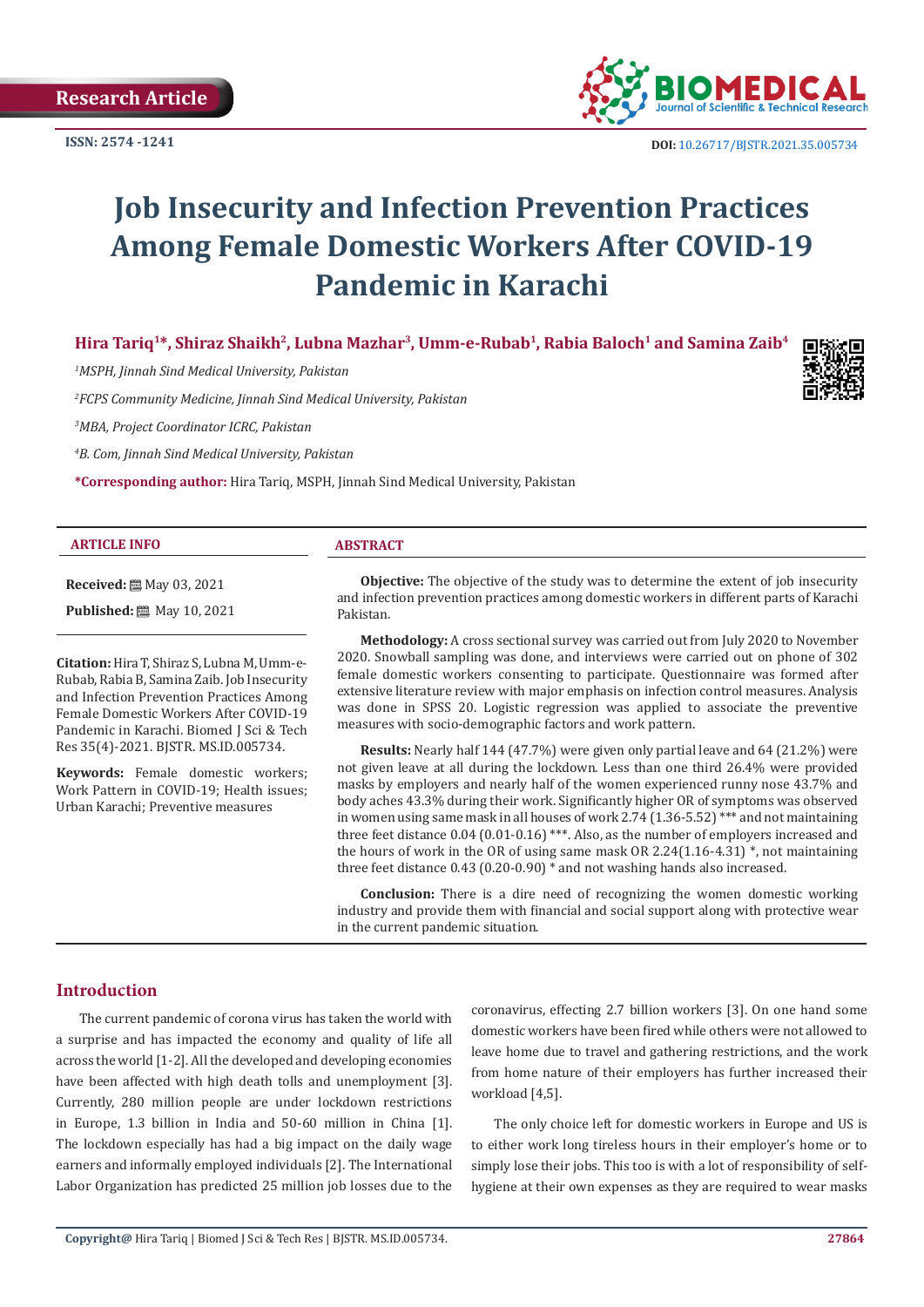and use sanitizer, which in many cases are not provided by the employers [6]. The situation reported in India and Pakistan which comprises of many part-time as well as full-time domestic workers is even worse, where many domestic workers have lost their jobs in the epidemic and the ones still employed have to walk long distances as there is no public transport, risking their health for the meager money they earn [7,8]. Most of the domestic workers are sole earners of their home as noted from previous surveys and reports [9]. Therefore, there is a need to document the current situation of domestic workers in Karachi as the only available information is through print media. The objective of the study was to determine the prevalence of job insecurity and infection prevention practices among domestic workers in different parts of Karachi Pakistan.

# **Methodology**

This was cross-sectional study conducted on female domestic workers residing in different squatter settlements of Karachi from July 2020 to November 2020. Due to the scattered nature of the domestic workers, their privacy and confidentiality concerns and the pandemic situation of COVID-19 the data was collected through phone calls. All adult female domestic workers above 18 years of age consenting to participate in the study were included. The study started immediately after the lockdown was removed and was completed in four months.

Sample size was calculated using the Open Epi calculator, sample size determination in health studies of world health organization. As there was no statistical data available on the frequency of working pattern and use of preventive measure during COVID-19 of female domestic workers, we used the anticipated frequency to be 50%. At confidence level of 95% and bound of error of 5%, the sample size came out to be 384. Due to pandemic situation, we were able to collect data of 302 domestic workers.

Structured questionnaire was used to obtain detailed information on socio-demographics, job characteristics and work patterns after the pandemic (working hours, type of work, nature, salary, job benefits), and infection prevention practices (provision of masks, maintain three feet distance and washing hands at work). Data was collected on phone by female data collectors from medical field in local language. After training, the questionnaire was piloted and revised according to the information and feedback provided by the data collectors. Data was entered twice in Statistical Package for Social Sciences (SPSS) in the form of both numeric codes assigned to the variables and strings form in case of open-ended questions and was also verified by cross-validating it with 10 randomly picked forms from the hard copies. The ethical approval of the proposed study was taken from the Institutional Review Board (IRB).

# **Data Analysis**

Data was analyzed using SPSS version 21. Descriptive variables were presented as mean and standard deviation or frequency percentages. Comparison of preventive measure with sociodemographic variable and work pattern was done using logistic regression. Odds Ratio was calculated with 95% confidence interval.

### **Results**

#### **Job Characteristics During the Pandemic**

The mean age of the study participants was Mean=30, SD=8.8 with more than half of the female domestic workers with no formal education 187 (61.9%). Majority 203 (67.2%) were married with an average family size of Mean=7, SD=2.3 and average children Mean=3.2, SD=1.7. More than half 188 (62.3%) worked for 3 and Above employers/ day with more than two third 217 (71.9%) working for 5 and Above hours/day. An average salary of female domestic worker was Mean=9556.2, SD=4639.5. More than half worked in DHA and Clifton areas 183 (60.6%), followed by Ancholi, Garden and Nazimabad 70 (23.2%) and Gulshan and Gulistan e Johar 49 (16.2%). Nearly half of the women were granted partial leave 144 (47.7%) and nearly one third were not given leave at all 64 (21.2%) during the lockdown in past two months. More than one third 75 (36.1%) were called on work every third day followed by 41 (19.7%) those who were called every second day. Nearly one third 60 (28.8%) were not given complete salary if they did not work daily (Table 1).

**Table 1:** Socio-demographic characteristics of the Female domestic Workers (n=302).

| <b>Variables</b>                               | n(%)        |  |  |  |
|------------------------------------------------|-------------|--|--|--|
| Age Mean= $30, SD=8.8$                         |             |  |  |  |
| 18-30                                          | 187 (61.9%) |  |  |  |
| 31 and Above                                   | 115 (38.1%) |  |  |  |
| <b>Level of Education</b>                      |             |  |  |  |
| No formal Education                            | 187 (61.9%) |  |  |  |
| Primary, Matric and Intermediate               | 115 (38.1%) |  |  |  |
| <b>Marital Status</b>                          |             |  |  |  |
| Single                                         | 85 (28.1%)  |  |  |  |
| Married                                        | 203 (67.2%) |  |  |  |
| Divorced and Widow                             | 14 (4.7%)   |  |  |  |
| Number of Family Members Mean=7,<br>$SD = 2.3$ |             |  |  |  |
| $1 - 5$                                        | 79 (26.2%)  |  |  |  |
| $6 - 10$                                       | 201 (66.6%) |  |  |  |
| 11 and Above                                   | 22 (7.3%)   |  |  |  |
| Number of Children Mean=3.2, SD=1.7            |             |  |  |  |
| $\boldsymbol{0}$                               | 21 (7%)     |  |  |  |
| $1 - 2$                                        | 162 (53.6%) |  |  |  |
| 3 and Above                                    | 119 (39.4%) |  |  |  |
| Number of Employers Mean=2.8, SD=1.1           |             |  |  |  |
| $1 - 2$                                        | 114 (37.7%) |  |  |  |
| 3 and Above                                    | 188 (62.3%) |  |  |  |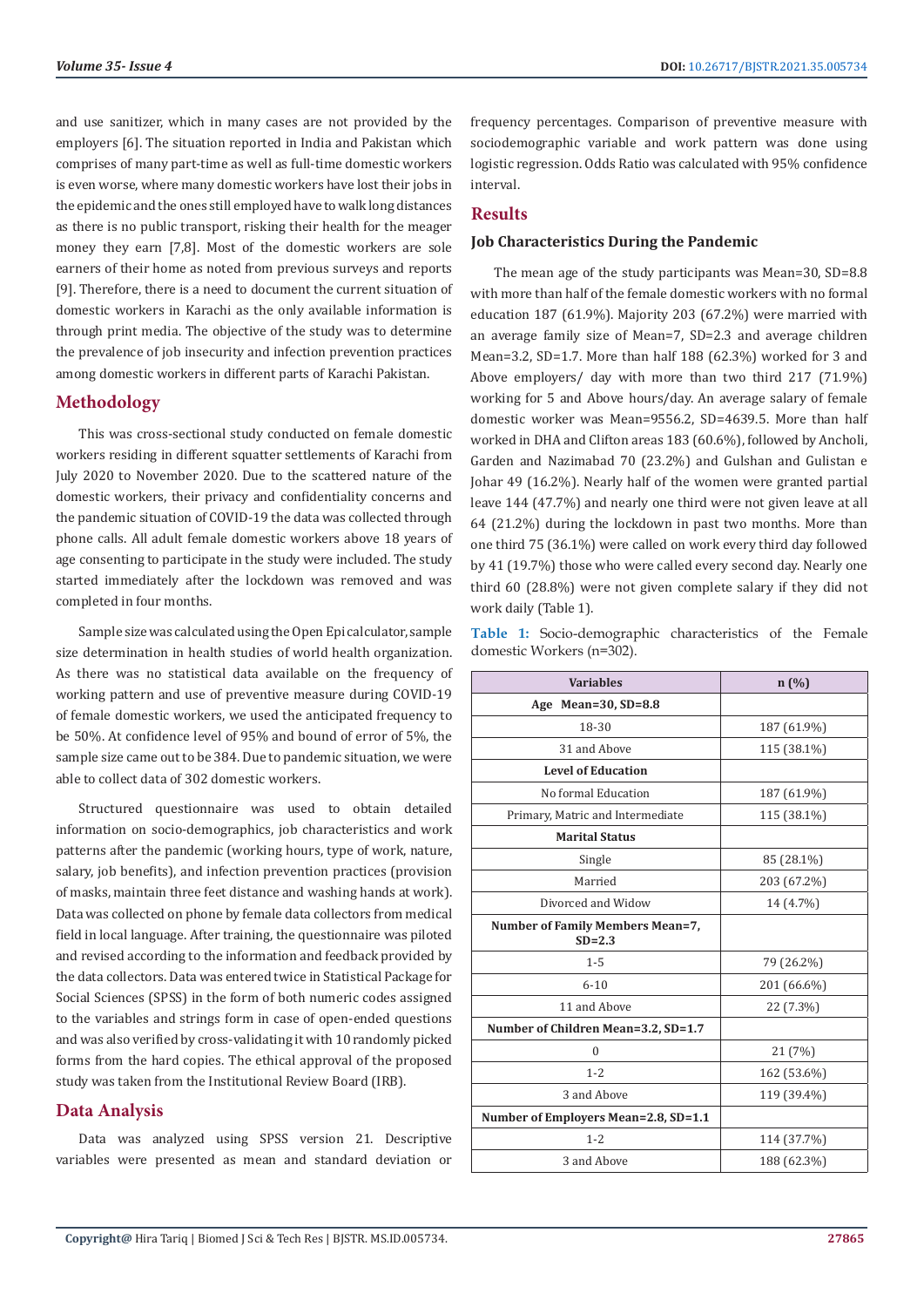| DOI: 10.26717/BJSTR.2021.35.005734<br>Volume 35- Issue 4 |
|----------------------------------------------------------|
|                                                          |

| Hours of Work Mean=5.95, SD=2.3                             |             |  |  |
|-------------------------------------------------------------|-------------|--|--|
| Less than 5 hours                                           | 85 (28.1%)  |  |  |
| 5 and Above hours                                           | 217 (71.9%) |  |  |
| Monthly Salary Mean=9556.2, SD=4639.5                       |             |  |  |
| Less than 6000                                              | 91 (30.1%)  |  |  |
| 6500-14000                                                  | 148 (49%)   |  |  |
| 15000 and Above                                             | 63 (20.9%)  |  |  |
| <b>Area of Employment</b>                                   |             |  |  |
| DHA and Clifton                                             | 183 (60.6%) |  |  |
| Gulistan e Johar and Gulshan                                | 49 (16.2%)  |  |  |
| Ancholi, Gol Garden and Nazimabad                           | 70 (23.2%)  |  |  |
| Leave in the last two months/ Lockdown                      |             |  |  |
| No                                                          | 64 (21.2%)  |  |  |
| <b>Yes</b>                                                  | 94 (31.1%)  |  |  |
| Partial                                                     | 144 (47.7%) |  |  |
| If Partial/No leave: Frequency of being<br>called $(n=208)$ |             |  |  |
| Daily                                                       | 27 (13%)    |  |  |
| Every 2 days                                                | 41 (19.7%)  |  |  |
| Every 3 days                                                | 75 (36.1%)  |  |  |
| Every 4 days                                                | 28 (13.5%)  |  |  |
| Every 5 days                                                | 17 (8.2%)   |  |  |
| Every 6 days                                                | $9(4.3\%)$  |  |  |
| Once a week                                                 | $5(2.4\%)$  |  |  |
| More than 1 week                                            | $6(2.9\%)$  |  |  |
| Salary if not called daily (n=208)                          |             |  |  |
| No                                                          | 60(28.8%)   |  |  |
| <b>Yes</b>                                                  | 148 (71.2%) |  |  |

#### **Infection Prevention Practices During the Pandemic**

Nearly one third 55 (26.4%) of the female domestic workers started work without washing hands in any of the houses and more than one third 72 (34.6%) meet their employers by shaking hands. One third 65 (31.3%) were not able to maintain three feet distance at work. More than half of the female domestic workers experienced Covid-19 symptoms 159 (52.6%) with nearly one third 69 (22.8%) experiencing cough and nearly half 131 (43.4%) experiencing body ache and runny nose 132 (43.7%). Majority 153 (73.6%) of the participants were not provided masks at work and more than two third 133 (63.9%) of the female domestic workers used the same mask at all places of work with nearly half 95 (45.7%) using same mask for more than one day (Table 2).

**Table 2:** Preventive measures and experience of symptoms during work among Female domestic Workers.

| <b>Variables</b>                                             | n(%)        |  |  |
|--------------------------------------------------------------|-------------|--|--|
| Starting the work by washing hands in each<br>home $(n=208)$ |             |  |  |
| Yes                                                          | 140 (67.2%) |  |  |
| In some houses                                               | 13 (6.3%)   |  |  |

| In none of the houses<br>55 (26.4%)                                                  |             |  |  |
|--------------------------------------------------------------------------------------|-------------|--|--|
| Meeting any of the employers by shaking<br>hands at work (n=208)                     |             |  |  |
| No                                                                                   | 136 (65.4%) |  |  |
| Yes                                                                                  | 72 (34.6%)  |  |  |
| Maintaining at-least three feet distance from<br>all employers while working (n=208) |             |  |  |
| No                                                                                   | 65 (31.3%)  |  |  |
| Yes                                                                                  | 143 (68.8%) |  |  |
| <b>Experienced any of the COVID Symptoms</b><br>$(n=302)$                            |             |  |  |
| No                                                                                   | 143 (47.4%) |  |  |
| Yes                                                                                  | 159 (52.6%) |  |  |
| Cough during lockdown (n=302)                                                        |             |  |  |
| No                                                                                   | 233 (77.2%) |  |  |
| Yes                                                                                  | 69 (22.8%)  |  |  |
| Body-Ache during lockdown (n=302)                                                    |             |  |  |
| No                                                                                   | 171 (56.6%) |  |  |
| Yes                                                                                  | 131 (43.4%) |  |  |
| Runny Nose (n=302)                                                                   |             |  |  |
| No                                                                                   | 170 (56.3%) |  |  |
| Yes                                                                                  | 132 (43.7%) |  |  |
| Fever $(n=302)$                                                                      |             |  |  |
| No                                                                                   | 155 (84.4%) |  |  |
| Yes                                                                                  | 47 (15.6%)  |  |  |
| Provided mask at work (n=208)                                                        |             |  |  |
| No                                                                                   | 153 (73.6%) |  |  |
| Yes                                                                                  | 55 (26.4%)  |  |  |
| Used same mask at all places (n=208)                                                 |             |  |  |
| No                                                                                   | 75 (36.1%)  |  |  |
| Yes                                                                                  | 133 (63.9%) |  |  |
| Used the same mask for more than one day<br>$(n=208)$                                |             |  |  |
| No                                                                                   | 113 (54.3%) |  |  |
| Yes                                                                                  | 95 (45.7%)  |  |  |

(Table 3) shows Logistic regression which was used to compare the preventive measure with different independent variables. As the No of Employers increased the Odds of using same mask also doubled Adjusted OR 2.24(1.16-4.31) \* with significant p- value. With increasing Hours of work the odds 1.19 (0.57-2.49) of wearing the same mask at all workplaces also increased but the relation was not significant. Symptoms also increased threefold 2.74 (1.36-5.52) \*\*\* when same mask was used at all places with highly significant association.

When maintaining three feet distance was compared a significantly negative association 0.43 (0.20-0.90) \* was seen with less women maintaining three feet distance when working for 3 and above employers. Women who worked for more hours were also less likely to maintain a three feet distance 0.61 (0.23-1.64) but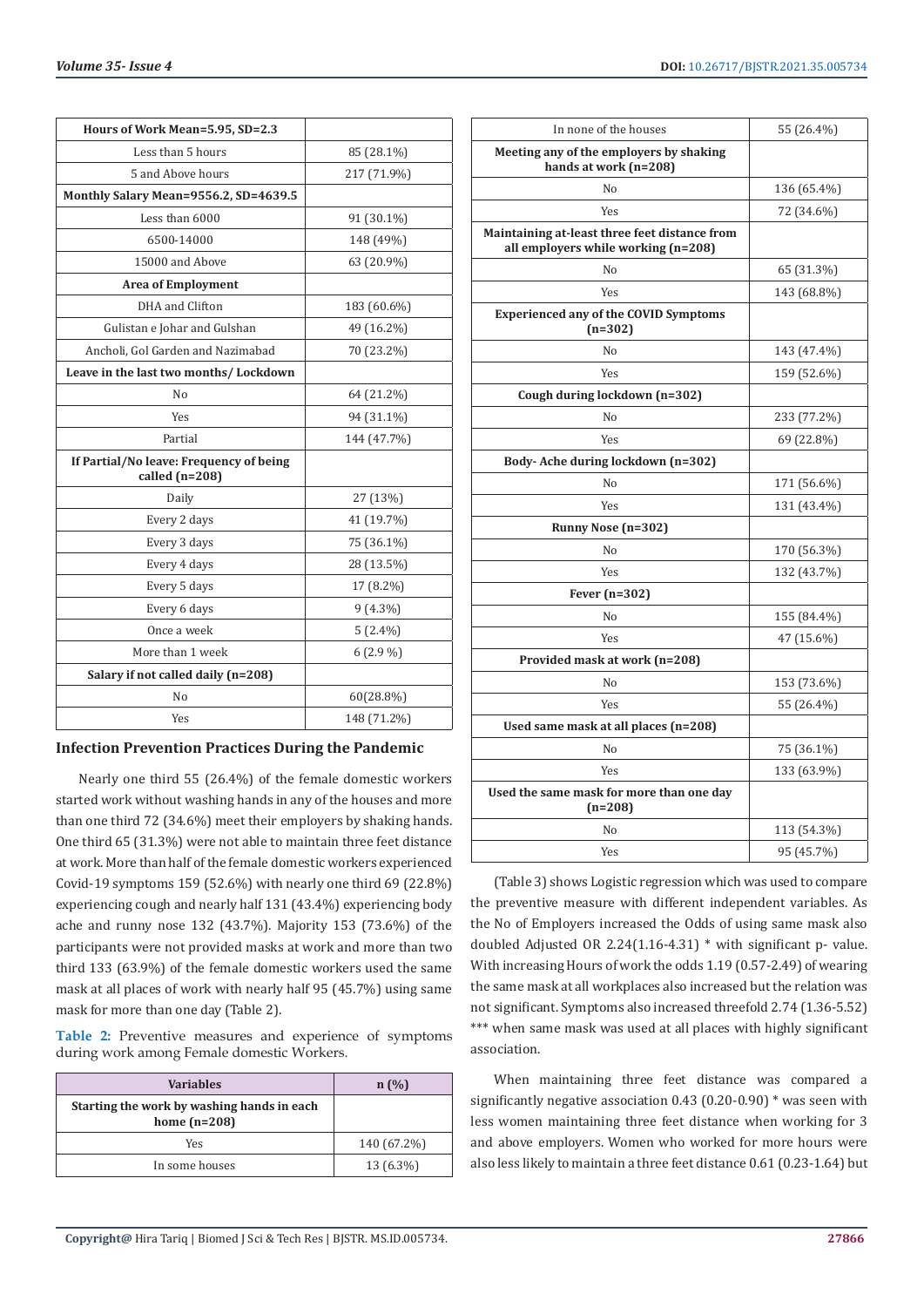the results were not significant when adjusted. Highly significant negative association 0.04 (0.01-0.16) \*\*\* was observed with symptoms as women who did not maintain distance experienced greater symptoms. Washing hands at work showed decreased in the practice with increased number of employers 0.095 (0.44-2.04)

and increased working hours 0.56 (0.19-1.63) but the results were not significant. However, women experienced greater symptoms who did not was their hands at work and a significant negative association was observed 0.10 (0.03-0.31) \*. Age and Education did not have any significant association to any of the outcome variables.

**Table 3:** Comparison wearing same mask at all places of work, keeping three feet distance and washing hands with socio-demographic factors using Chi-Square analysis (n=208).

|                                     | Using same mask at all places of work |                                     | Keeping three feet distance     |                                     | Washing hands before starting work |                                     |
|-------------------------------------|---------------------------------------|-------------------------------------|---------------------------------|-------------------------------------|------------------------------------|-------------------------------------|
| <b>Variables</b>                    | <b>Un-Adjusted OR</b><br>95% CI       | <b>Adjusted OR 95%</b><br><b>CI</b> | <b>Un-Adjusted OR</b><br>95% CI | <b>Adjusted OR 95%</b><br><b>CI</b> | <b>Un-Adjusted OR</b><br>95% CI    | <b>Adjusted OR 95%</b><br><b>CI</b> |
| Age                                 |                                       |                                     |                                 |                                     |                                    |                                     |
| 18-30                               | Reference                             | Reference                           | Reference                       | Reference                           | Reference                          | Reference                           |
| 31 and Above                        | 1.46 (0.88-2.86)                      | $1.56(0.75-3.24)$                   | $0.58(0.32 - 1.06)$             | $0.96(0.45-2.04)$                   | $0.70(0.37-1.29)$                  | $0.97(0.44 - 2.13)$                 |
| <b>Level of Education</b>           |                                       |                                     |                                 |                                     |                                    |                                     |
| No formal<br>Education              | Reference                             | Reference                           | Reference                       | Reference                           | Reference                          | Reference                           |
| Primary, Matric<br>and Intermediate | $0.839(0.46-1.50)$                    | $1.18(0.58-2.40)$                   | $1.27(0.68-2.36)$               | $1.23(0.56 - 2.68)$                 | $1.58(0.81-3.08)$                  | $1.23(0.54 - 2.83)$                 |
| <b>No of Employers</b>              |                                       |                                     |                                 |                                     |                                    |                                     |
| $1 - 2$                             | Reference                             | Reference                           | Reference                       | Reference                           | Reference                          | Reference                           |
| 3 and Above                         | $2.11(1.17-3.77)*$                    | $2.24$ (1.16-4.31) *                | $0.46$ (0.24-0.88) *            | $0.43(0.20-0.90)*$                  | $0.78(0.41-1.49)$                  | $0.95(0.44 - 2.04)$                 |
| <b>Hours of Work</b>                |                                       |                                     |                                 |                                     |                                    |                                     |
| Less than 5 hours                   | Reference                             | Reference                           | Reference                       | Reference                           | Reference                          | Reference                           |
| 5 and Above Hours                   | $2.23$ (1.19-4.18) *                  | $1.19(0.57 - 2.49)$                 | $0.27(0.12-0.62)$ **            | $0.61(0.23-1.64)$                   | $0.24$ (0.09-0.60) <sup>**</sup>   | $0.56(0.19-1.63)$                   |
| <b>Symptoms</b>                     |                                       |                                     |                                 |                                     |                                    |                                     |
| N <sub>o</sub>                      | Reference                             | Reference                           | Reference                       | Reference                           | Reference                          | Reference                           |
| Yes                                 | 3.89 (2.14-7.07)<br>***               | 2.74 (1.36-5.52)                    | $0.03(0.01-0.13)$<br>***        | $0.04(0.01-0.16)$<br>***            | $0.07(0.02-0.21)$<br>***           | $0.10$ (0.03-0.31) *                |

 $*p<0.05$ ,  $*p<0.01$ ,  $**p<0.001$ .

### **Discussion**

COVID-19 exposes multiple fault lines with the article drawing attention to inequalities observed in women's informal domestic work and how intersections with economic status, power and other factors enables a deeper understanding of the scope of women's care labor at home. This study highlights that majority of female domestic workers involved in work during the pandemic are young, married, with 4 and above children and lack formal education or have a very low literacy rate which makes them highly vulnerable and dependent on informal forms of earning. In general, job conditions were more unfavorable than employee-friendly with very few of the domestic workers given off during the Outbreak lockdown. Majority were given only a partial leave or no leave at all. No extra benefits like clothes or food were also provided to those working during the lockdown. This is consistent with findings from Hong Kong where female domestic workers experienced extra hours of work and hardships as their employers were working from home [5].

According to ILO, COVID-19 threatens the livelihoods of more than 55 million people engaged in domestic work, including 37 million women. Working during the COVID-19 also puts women in a highly contagious environment and as shown by the findings of the study half of the female domestic workers experienced runny nose, body ache and weakness while working for their employers. The study also highlights the other symptoms of COVID-19 like fever, cough also been experienced by women domestic workers. This not only poses a risk for the families of domestic workers but also for the employers they work for as many of them work in more than 3-4 houses on daily basis. These risks have already been highlighted in the United Nations Economic Commission for Latin America and the Caribbean, 2020 [10].

Less than one third of the women were provided masks by their employers highlights the deprivation of these women to basic preventive measures. Majority of the women used the same mask at all places of work and nearly half of them used the same mask for more than one day. This is again in line with the study in Hong Kong and Ethopia where women have expressed the lack of provision of preventive material from employers [5,11].

The association of preventive measures showed that as number of employers and hours of work increased the chances of wearing